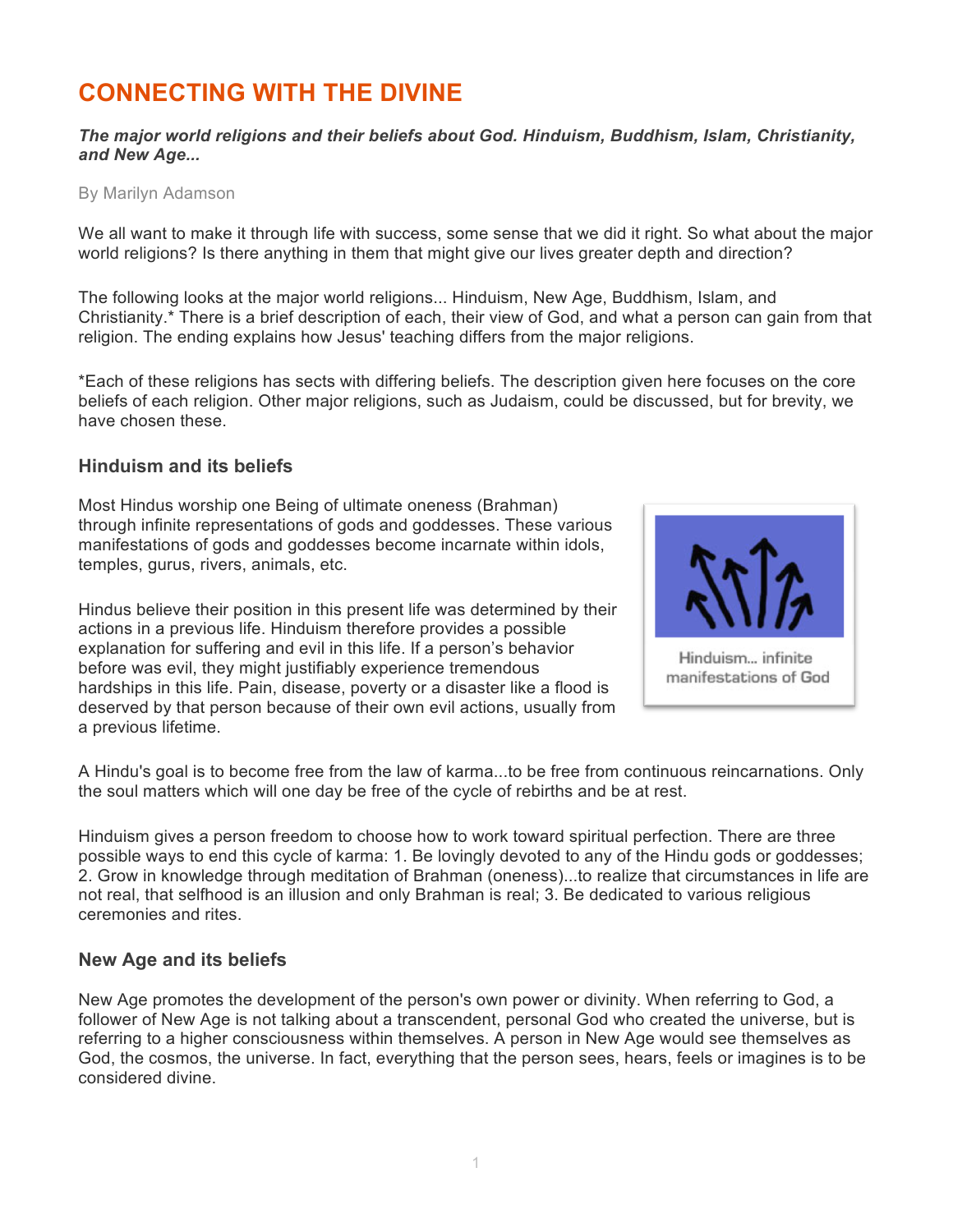Highly eclectic, New Age presents itself as a collection of ancient spiritual traditions. It acknowledges many gods and goddesses, as in Hinduism. The Earth is viewed as the source of all spirituality, and has its own intelligence, emotions and deity. But superseding all is self. Self is the originator, controller and God of all. There is no reality outside of what the person determines.

New Age teaches a wide array of eastern mysticism and spiritual, metaphysical and psychic techniques, such as breathing exercises, chanting, drumming, meditating...to develop an altered consciousness and one's own divinity.

Anything negative a person experiences (failures, sadness, anger, selfishness, hurt) is considered an illusion. Believing themselves to be completely sovereign over their life, nothing about their life is wrong, negative or painful. Eventually a person develops spiritually to the degree that there is no objective, external reality. A person, becoming a god, creates their own reality.

# **Buddhism and its beliefs**

Buddhists do not worship any gods or God. People outside of Buddhism often think that Buddhists worship the Buddha. However, the Buddha (Siddhartha Gautama) never claimed to be divine, but rather he is viewed by Buddhists as having attained what they are also striving to attain, which is spiritual enlightenment and, with it, freedom from the continuous cycle of life and death. Most Buddhists believe a person has countless rebirths, which inevitably include suffering. A Buddhist seeks to end these rebirths. Buddhists believe it is a person's cravings, aversion and delusion that cause these rebirths. Therefore, the goal of a Buddhist is to purify one's heart and to let go of all yearnings toward sensual desires and the attachment to oneself.

Buddhists follow a list of religious principles and very dedicated meditation. When a Buddhist meditates it is not the same as praying or focusing on a god, it is more of a self-discipline. Through practiced meditation a person may reach Nirvana -- "the blowing out" of the flame of desire.

Buddhism provides something that is true of most major religions: disciplines, values and directives that a person may want to live by.

# **Islam and its beliefs**

Muslims believe there is the one almighty God, named Allah, who is infinitely superior to and transcendent from humankind. Allah is viewed as the creator of the universe and the source of all good and all evil. Everything that happens is Allah's will. He is a powerful and strict judge, who will be merciful toward followers depending on the sufficiency of their life's good works and religious devotion. A follower's relationship with Allah is as a servant to Allah.

Though a Muslim honors several prophets, Muhammad is considered the last prophet and his words and lifestyle are that person's authority. To be a Muslim, one has to follow five religious duties: 1.





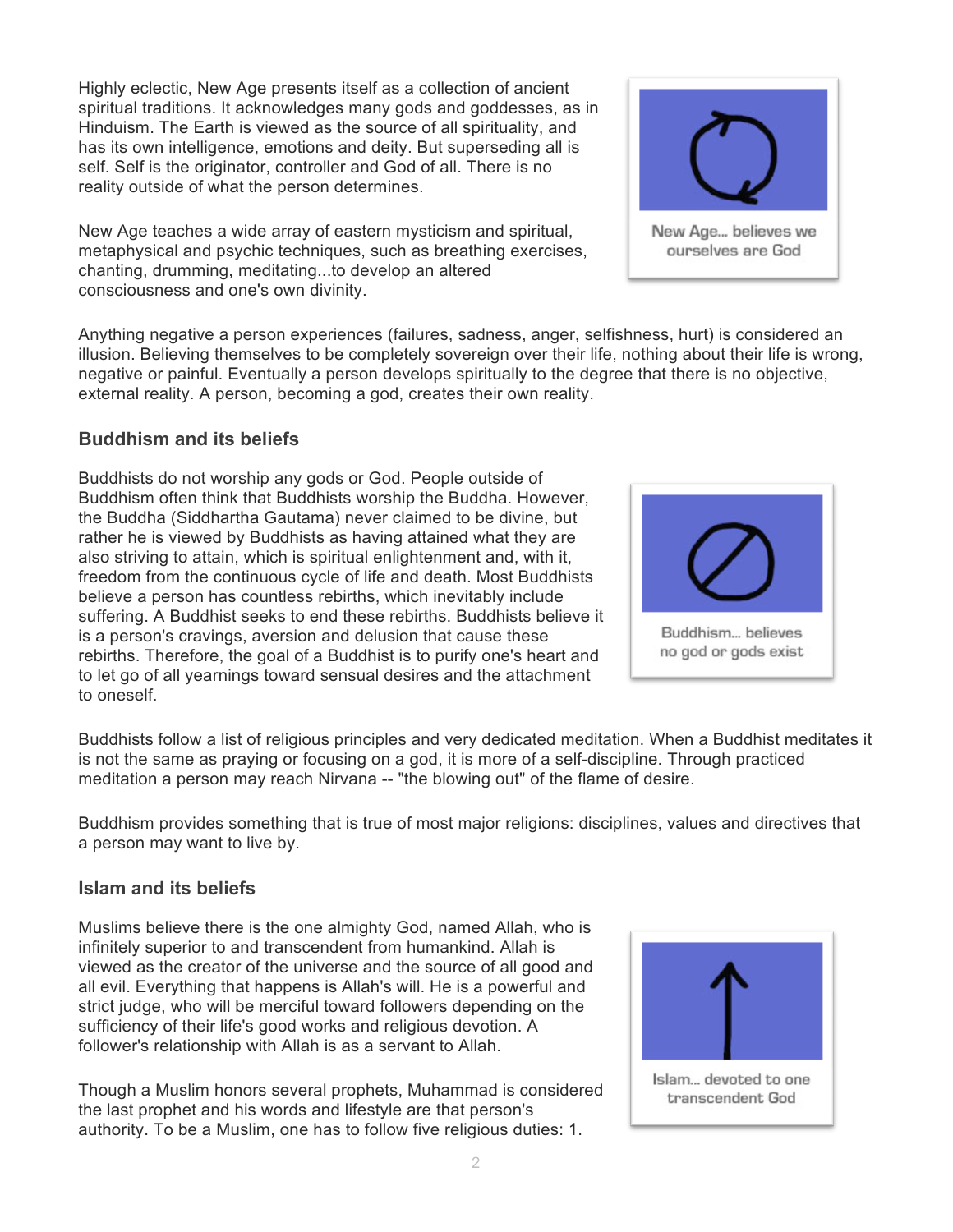Repeat a creed about Allah and Muhammad; 2. Recite certain prayers in Arabic five times a day; 3. Give to the needy; 4. One month each year, fast from food, drink, sex and smoking from sunrise to sunset; 5. Pilgrimage once in one's lifetime to worship at a shrine in Mecca. At death -- based on one's faithfulness to these duties -- a Muslim hopes to enter Paradise. If not, they will be eternally punished in hell.

For many people, Islam matches their expectations about religion and deity. Islam teaches that there is one supreme God, who is worshiped through good deeds and disciplined religious rituals. After death a person is rewarded or punished according to their religious devotion. Muslims believe that giving up one's life for Allah is a sure way of entering Paradise.

# **Christianity and its beliefs**

Christians believe in a loving God who has revealed himself and can be known in a personal way, in this life. With Jesus Christ, the person's focus is not on religious rituals or performing good works, but on enjoying a relationship with God and growing to know him better.

Faith in Jesus Christ himself, not just in his teachings, is how the Christian experiences joy and a meaningful life. In his life on Earth, Jesus did not identify himself as a prophet pointing to God or as a teacher of enlightenment. Rather, Jesus claimed to be God in human form. He performed miracles, forgave people of their sin and said that



anyone who believed in him would have eternal life. He made statements like, "I am the light of the world; he who follows me will not walk in darkness, but will have the light of life."<sup>1</sup>

Christians regard the Bible as God's written message to humankind. In addition to being an historical record of Jesus' life and miracles, the Bible reveals God's personality, his love and truth, and how one can have a relationship with him.

Whatever circumstances a Christian is dealing with in their life, the Bible teaches that they can confidently turn to a wise and powerful God who genuinely loves them. They believe that God answers prayer and that life takes on meaning as they live to honor him.

# **How distinct are these major religions?**

In looking at these major belief systems and their views of God, we find tremendous diversity:

- Hindus acknowledge multitudes of gods and goddesses.
- Buddhists say there is no deity.
- New Age followers believe they are God.
- Muslims believe in a powerful but unknowable God.
- Christians believe in a God who is loving and approachable.

Are all religions worshiping the same God? Let's consider that. New Age teaches that everyone should come to center on a cosmic consciousness, but it would require Islam to give up their one God, Hinduism to give up their numerous gods, and Buddhism to establish that there is a God.

The world's major religions (Hinduism, New Age, Buddhism, Islam, following Jesus Christ) are each quite unique. And of these one affirms that there is a personal, loving God who can be known, now in this life. Jesus Christ spoke of a God who welcomes us into a relationship with him and comes along side us as a comforter, counselor and powerful God who loves us.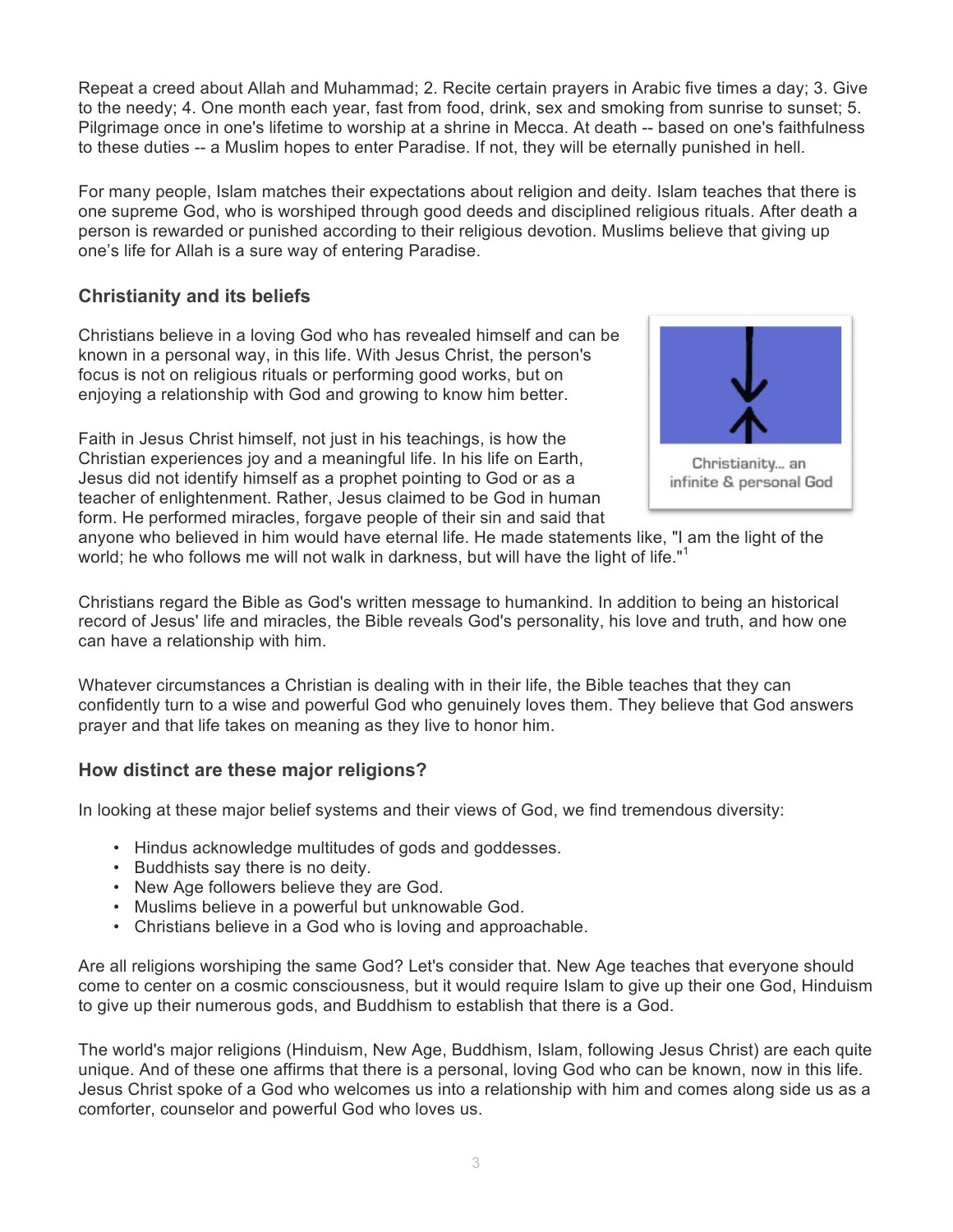In Hinduism a person is on their own trying to gain release from karma. In New Age a person is working at their own divinity. In Buddhism it is an individual quest at being free from desire. And in Islam, the individual follows religious laws for the sake of paradise after death. In Jesus' teaching, you see a personal relationship with a personal God -- a relationship that carries over into the next life.

# **Can a person connect with God in this life?**

The answer is yes. Not only can you connect with God, you also can know that you are fully accepted and loved by God.

Many world religions place an individual on their own, striving for spiritual perfection.

Buddha, for example, never claimed sinlessness. Muhammad also admitted that he was in need of forgiveness. "No matter how wise, no matter how gifted, no matter how influential other prophets, gurus, and teachers might be, they had the presence of mind to know that they were imperfect just like the rest of us. $"2$ 

Jesus Christ, however, never alluded to any personal sin. Instead, Jesus forgave people of their sin and he wants to forgive us of our sin also. We all are aware of our faults, the areas of our lives that may cause others to think less of us, areas that we ourselves wish were not there...maybe it's an addiction, a bad temper, impurity, hateful remarks. God loves us but hates sin, and he has said that the consequence for sin is separation from knowing him. But God provided a way for us to be forgiven and know him. Jesus, the Son of God, God in human form, took all of our sin on himself, suffered on a cross, and willingly died in our place. The Bible says, "By this we know love, that he laid down his life for us."<sup>3</sup>

God is offering us complete forgiveness because of Jesus' death for us. This means forgiveness for all our sins...past, present and future. Jesus paid for them all. God, who created the universe, loves us and wants to be in a relationship with us. "This is how God showed his love among us: he sent his one and only Son into the world that we might live through him."<sup>4</sup>

Through Christ, God offers us real freedom from our sin and guilt. He does not leave a person's failures on their shoulders, with a dim hope of becoming a better person tomorrow.

In Jesus Christ, God reached toward humanity, providing a way for us to know him. "For God so loved the world that he sent his one and only Son, that whoever believes in him should not perish, but have eternal life."<sup>5</sup>

#### **God wants us to know him.**

We were created by God to live in relationship with him. Jesus said, "He who comes to me will never go hungry, and he who believes in me will never be thirsty...and whoever comes to me I will never drive away."<sup>6</sup> Jesus called people not only to follow his teachings, but to follow him. He said, "I am the way, and the truth and the life."<sup>7</sup> In claiming to be the truth, Christ goes beyond mere prophets and teachers who simply said they were speaking the truth.<sup>8</sup>

Jesus identified himself as equal to God, and even gave proof. Jesus said that he would be crucified on a cross and that three days after his death, he would come back to life. He didn't say he would reincarnate someday into a future life. (Who would know if he actually did it?) He said three days after being buried he would show himself alive to those who saw his crucifixion. On that third day, Jesus' tomb was found empty and many people testified that they saw him alive again. He now offers eternal life to us.